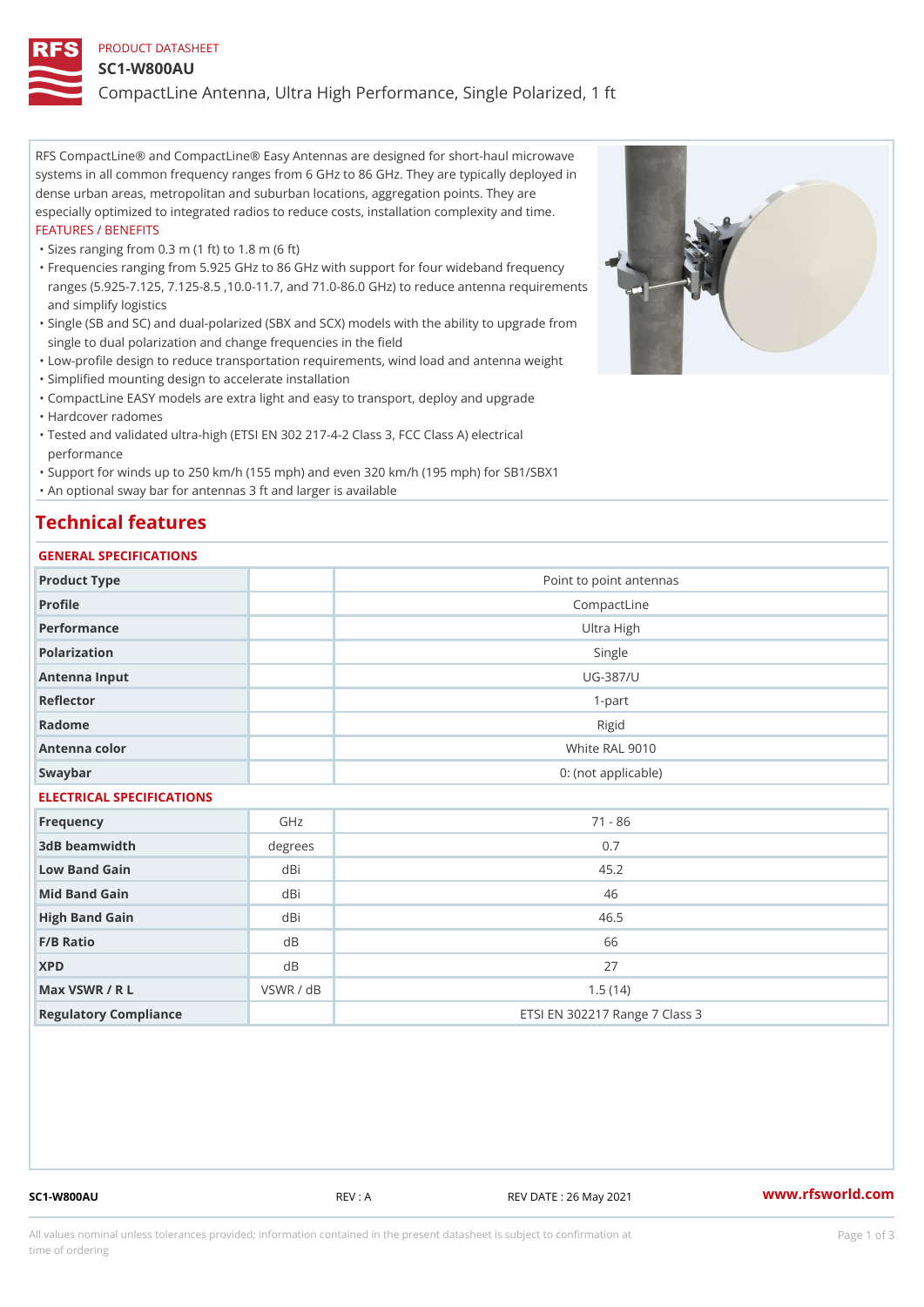### PRODUCT DATASHEET

# SC1-W800AU

CompactLine Antenna, Ultra High Performance, Single Polarized, 1 ft

| $SC1 - W800AU$                                                     |                                       |                      | REV : A      | REV DATE : 26 May 2021 | www.rfsworld.co |
|--------------------------------------------------------------------|---------------------------------------|----------------------|--------------|------------------------|-----------------|
| External Document Links<br>Antenna packing                         |                                       |                      |              |                        |                 |
| M Torque<br>$maximum$ @<br>survival wind<br>speed Nm (ft<br>$1b$ ) | N <sub>m</sub><br>$\dagger$ t)<br>I b | 230 (170)            |              |                        |                 |
| Fa Axial force<br>$max.$ @<br>survival wind (1b)<br>speed          |                                       | 715 (161)            |              |                        |                 |
| Fs Side force<br>$max.$ @<br>survival wind (1b)<br>speed           |                                       | 354(80)              |              |                        |                 |
| WINDLOAD                                                           |                                       |                      |              |                        |                 |
| $Dimension_F$                                                      | m m<br>$\vert$ (in)                   |                      | 40(1.6)      |                        |                 |
| $Dimension$ = E                                                    | m m<br>(i n)                          |                      | 46(1.8)      |                        |                 |
| $Dim_D -$<br>$114$ m m (4.5_ir) $\sqrt{$ imp $\approx$             | m m                                   |                      | 283 (11.1)   |                        |                 |
| $Dim_D - D -$<br>89mm (3.5_in) Pi(pine)                            | m m                                   |                      | 270.5(10.65) |                        |                 |
| $Dim_D - D -$<br>$51mm(2_in)Pip@in$                                | m m                                   |                      | 250(9.8)     |                        |                 |
| $Dimension_C$                                                      | m m<br>(in)                           |                      | 165(6.5)     |                        |                 |
| $Dimension_B$                                                      | m m<br>(in)                           |                      | 187(7.4)     |                        |                 |
| $Dimen sion_A$                                                     | m m<br>(in)                           |                      | 387 (15.2)   |                        |                 |
| MOUNTOUTLINE                                                       |                                       |                      |              |                        |                 |
| optional Swaybar                                                   |                                       |                      |              | 0: (not applicable)    |                 |
| FURTHER ACCESSORIES                                                |                                       |                      |              |                        |                 |
| Operational Windspeed                                              |                                       | $km/h$ (mph)         |              | 252 (156)              |                 |
| Survival Windspeed                                                 |                                       | $km/h$ (mph)         |              | 5(11.02)<br>320 (198)  |                 |
| Mounting Pipe Diameter<br>maximum<br>Approximate Weight            |                                       | $mm$ (in)<br>kg (lb) |              | 114(4.5)               |                 |
| Mounting Pipe Diameter<br>minimum                                  |                                       | $mm$ (in)            |              | 48 (1.9)               |                 |
| Polarization Adjustment                                            |                                       | degrees              |              | ± 5                    |                 |
| Azimuth Adjustment                                                 |                                       | degrees              |              | ± 15                   |                 |
| Elevation Adjustment                                               |                                       | degrees              |              | ± 15                   |                 |
|                                                                    |                                       |                      |              |                        |                 |

All values nominal unless tolerances provided; information contained in the present datasheet is subject to Pcapgelio an atio time of ordering